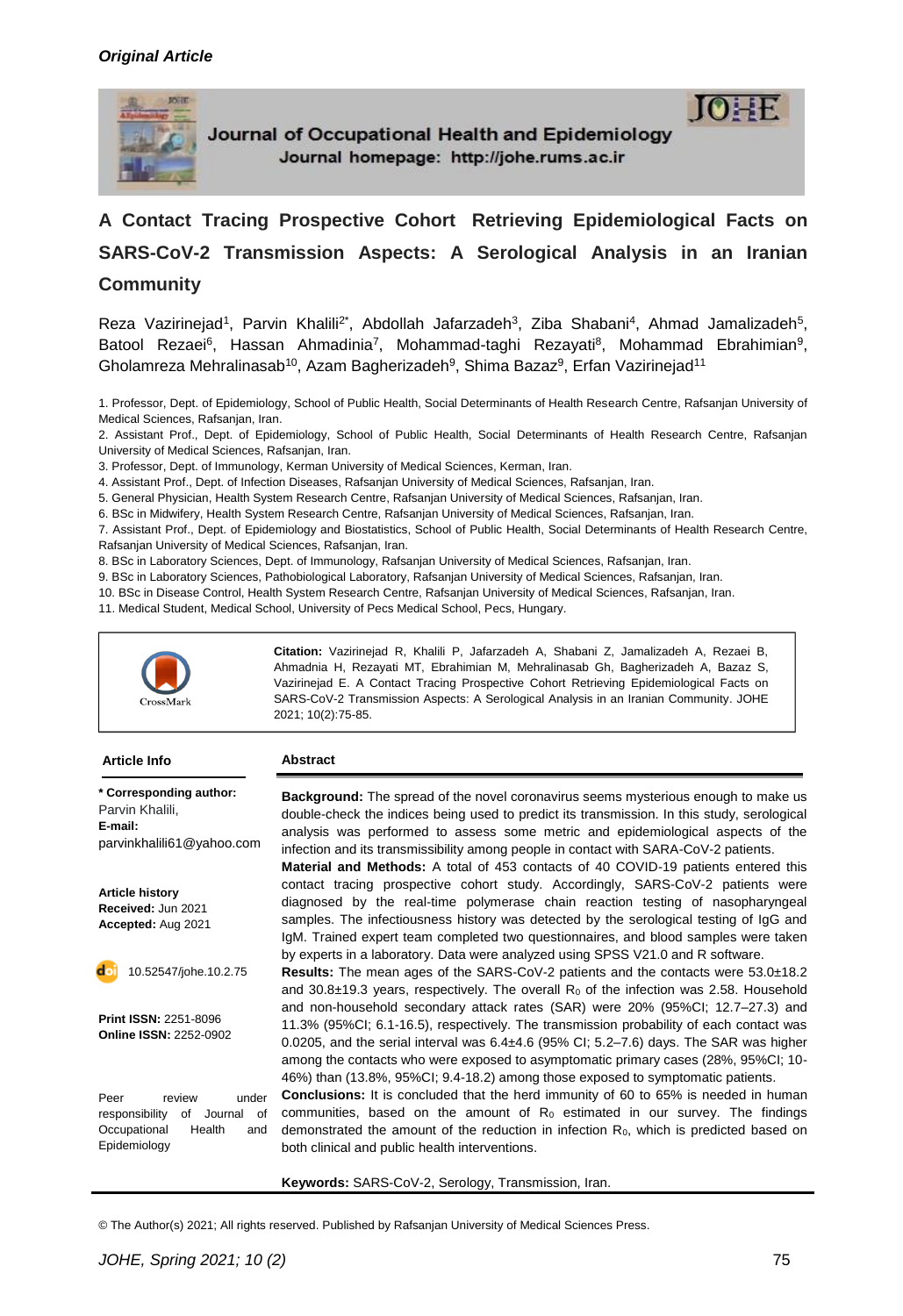## **Introduction**

Over one year has passed from the date when the first case of the new coronavirus (SARS-CoV-2) infection was reported in Wuhan, China. The first World Health Organization (WHO) report for COVID-19 was issued on January 21, 2020 [1]. As of that date, the disease is in the form of a pandemic, and almost all countries around the world are entangled with it. In Iran, a total of 1,558,159 COVID-19 patients and 59,341 deaths were reported due to the infection by February 19, 2021, indicating a case fatality rate of 3.8% [2]. A study reported the prevalence of antibody seropositivity in the Kerman Province at 8.2% by the end of April 2020 [3]. However, no specific prevalence or incidence has been reported in the Rafsanjan County (the area of the present study) in the Kerman Province.

In the early weeks of the infection, there were concerns about some major aspects of the disease transmission. For instance, it was predicted that asymptomatic transmission would not be a serious concern in the case of the novel coronavirus [4]. Besides, it was reported that "the extent to which asymptomatic and sub-clinical patients could pass on the virus still remained unclear" [4]. Although many epidemiological investigations have been conducted in the last several months, there are not enough findings to provide accurate evidence to policy makers to answer all related questions. Pollock and Lancaster claimed that the transmission rate among those people in contact with an asymptomatic infected person (the secondary attack rate) might be 3-25 times lower than that among people in contact with symptomatic patients. In other words, people with symptomatic infections are more contagious than people with asymptomatic infections [5]. However, people in the community would have more and closer contacts with asymptomatic patients than with symptomatic ones because of the isolation of symptomatic patients and the fear of infection transmission in the community. This means that the claim made by Pollock and Lancaster should be investigated more cautiously.

Similar to other infections, every detail about transmissibility of the novel coronavirus can play a crucial role in developing programs for controlling the spread of the infection. Household contacts and visits between people are closer than outdoor contacts and visits, with the transmission probability being clearly different. Besides, the type and duration of contacts and visits are important, which should be taken into account. Accurate contact tracing data should be collected to provide the most precise information on human-to-human transmissibility of the infectious agent. The

household secondary attack rate (SAR) of SARS-CoV-2 was measured in few studies, such as in that of Jing et al [6].

Winter and Hegde stated that in the case of infectious pathogens, for the purpose of contact tracing in highly dense populations, serological analysis can be useful [7]. However, crossreactivity of serological tests with other viral pathogens is criticized. Serological analysis along with contact tracing are effective in estimating the proportion of asymptomatic infectors in a population [7]. According to Buitrago-Garcia et al, the overall proportion of people who were infected with COVID-19 without any symptoms throughout the infection was 20% (95% CI; 17-25) [8].

Serological testing can have a crucial role in identifying convalescent cases or people with the milder disease, who might have been missed by other surveillance methods [9].

Bi et al reported some metric measures for COVID-19 transmission, including  $R_0$  and SAR among a group of patients and their contacts [10]. In the present contact tracing prospective cohort, serological analysis was performed to obtain more accurate data to assess some metric and epidemiological measures of the infection and its transmissibility among people in contact with SARA-CoV-2 patients.

### **Materials and Methods**

In this prospective cohort study, all COVID-19 patients whose disease was confirmed by the RT-PCR test from March 1, 2020 to April 30, 2020, (Rafsanjan County, Kerman Province, Southeastern Iran) were invited ( $n = 48$  primary cases). Accordingly, a time period of about three months was considered for each primary case (each COVID-19 patient), and all people in contact with the patient (indoors and outdoors) in this period were identified and invited to assist us with the survey. The three-month time period started from the date of the patient's infection with COVID-19. The date for each patient was calculated based on the date of the first COVID-19 symptom minus the mean duration of the SARS-CoV-2 incubation period (14-21 days). In addition, the termination date of the three-month time period was calculated based on the recovery date of the primary case plus the duration of the convalescent period. Since there was no duration reported for the COVID-19 convalescent period, we considered a duration of three to four weeks. In other words, a three-month duration was estimated for the starting date of the disease to the end of the patient's infectiousness period for each primary case. Besides, all people in contact with this group of COVID-19 patients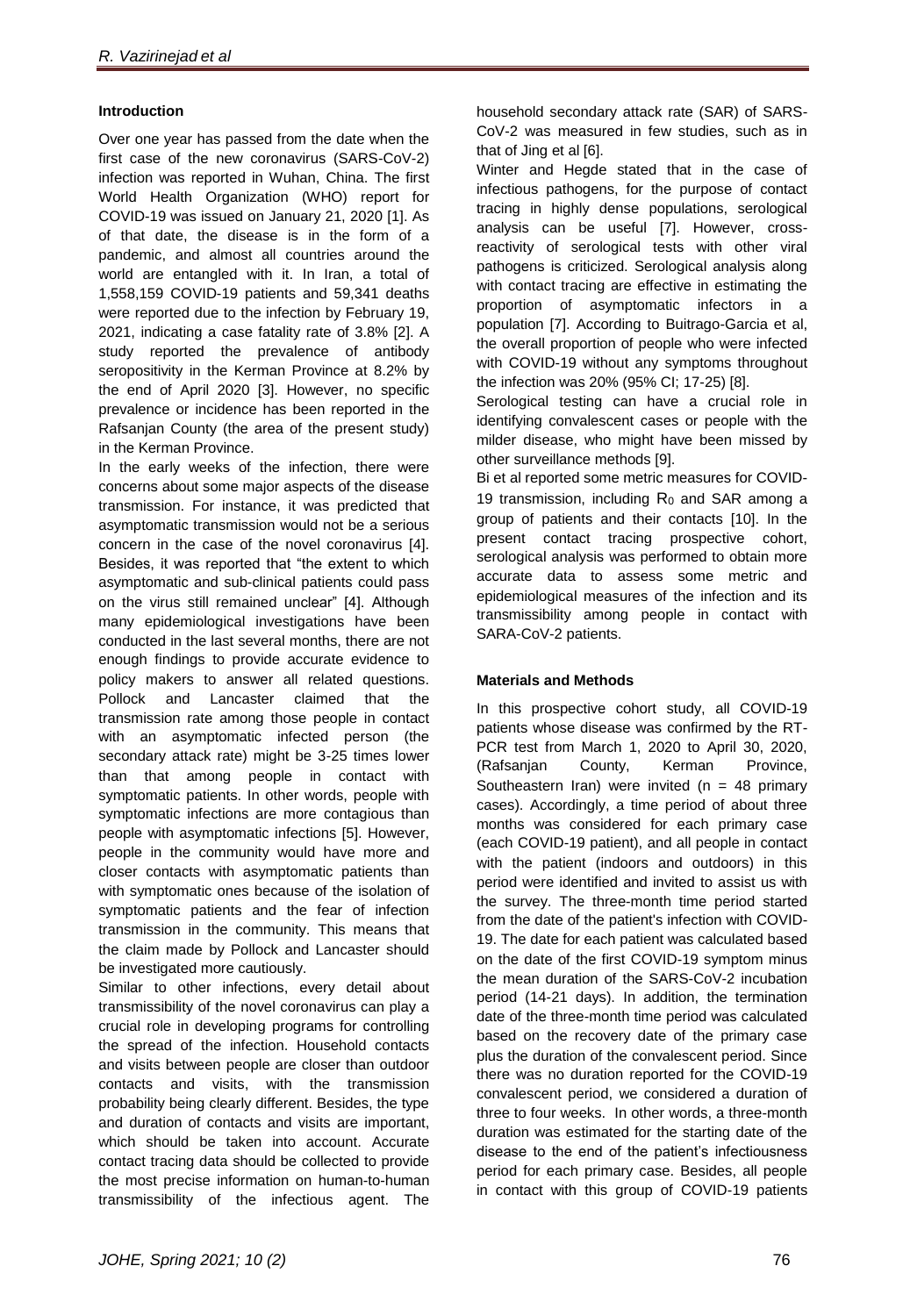during the three-month period were invited ( $n =$ 453). The inclusion criteria of this study included confirmed RT-PCR results and patients' willingness to participate in the study. On the other hand, the exclusion criteria included unwillingness to help with the survey and being unable to give contacts' details. The Ethics Committee of Rafsanjan University of Medical Sciences approved the current study before data collection (Ethics code: IR.RUMS.REC.1399.001). In addition, all methods were followed in accordance with ethical principles and regulations introduced by the Declaration of Helsinki.

Two checklists were used to register the data collected from the COVID-19 patients and their contacts in two phases. In the first phase, demographic characteristics of the patients ( $n =$ 48), including age, gender, occupation, nationality, educational status, marital status, living place, family size, weight, height, smoking, addiction, travel history, destination, and its date were recorded. In addition, information on their medical status, including the first COVID-19 symptom and its start date, the list of all COVID-19 symptoms, the duration of COVID-19 symptoms, the COVID-19 diagnosis date, the date of admission to the hospital, the date of recovery or death, severity of the disease, the date of the contact with a COVID-19 patient, and comorbidities were recorded by protected trained experts when they were admitted to the hospital and after receiving informed written consent from the patients or their relatives. Besides, some extra questions were asked from the patients about their contacts in three time periods. These time periods included (1) the time before the first symptom of COVID-19 (at least for two weeks based on the COVID-19 incubation period), (2) the duration from the first symptom onset and admission to the hospital, and (3) the duration from the patients' admission to the data collection time.

In the second phase, the research team traced all people listed as contacts of each COVID-19 patient ( $n = 40$ , of whom eight individuals were excluded for their opposition) from the infection time until the end of their infectiousness period. At most, a three-month period was considered for this duration. Besides, all contacts who were visited by each patient during this period were invited (the mean number of the contacts for each patient was 11.32, and the overall number of the contacts was 453). The contacts were visited in their place of residence by protected trained experts. Besides, the participants were briefed on the details of the methods and objectives of the study. In addition, written informed consent was obtained from those who were willing to assist us with the study before

data collection. In the case of the contacts being less than 18 years old, we received written informed consent from their parents.

Further to the demographic data that included age, gender, occupation, nationality, educational status, marital status, living place, family size, weight, height, smoking, addiction, travel history, and the type of kinship to the COVID-19 patients, some details of exposure to the COVID-19 patients were collected from the contacts. Further, the contacts were referred to the reference laboratory after recording their data in a face-to-face interview. This study was performed in accordance with the guidelines for reporting observational studies in epidemiology (STROBE). Fig. 1 shows the flowchart for recruiting the SARS-CoV-2 patients and their contacts in this study.

Trained experts recorded the data on COVID-19 patients and their contacts on two separate checklists. In the case of the contacts, some details of the diseases that the participants might suffer from, such as comorbidities, including hypertension, cardiovascular disease, respiratory diseases, diabetes, cancer, and the like were collected. Besides, they were asked about specific items, including the date of their visits of the COVID-19 patients, duration (minutes), place ("indoors at home", "indoors outside home", such as in a shop or on a bus, and "outdoors"), type ("close", such as kissing and/or hugging, "not close, not far", such as shaking hands or having food together, and "far", such as visiting at a distance over 2 meters and/or for less than 2 minutes), and the number of visits. In the last section of the contacts' checklist, some questions were asked about the symptoms of the disease, including the date of the first symptom, duration of the symptom, and date of the admission to the hospital (in case of admission).

Furthermore, all contacts were given a letter that referred them to the medical school's laboratory, and a 5cc vein blood sample was taken from the top of their forearms. The blood sample was used to measure CBC, ESR, CRP, IgG, and IgM. In addition, serological tests were performed to assess the level of specific IgG and IgM antibodies. The laboratory results were given to the participants for free. A member of the research team was asked to consult those participants whose laboratory results showed the need for further medical attention (the consultant was an infection disease specialist).

In the present study, a primary confirmed case was a symptomatic or an asymptomatic case with the positive detection of SARS-CoV-2 nucleic acid by the Real-time Polymerase Chain Reaction (RT-PCR). To this end, specimens taken from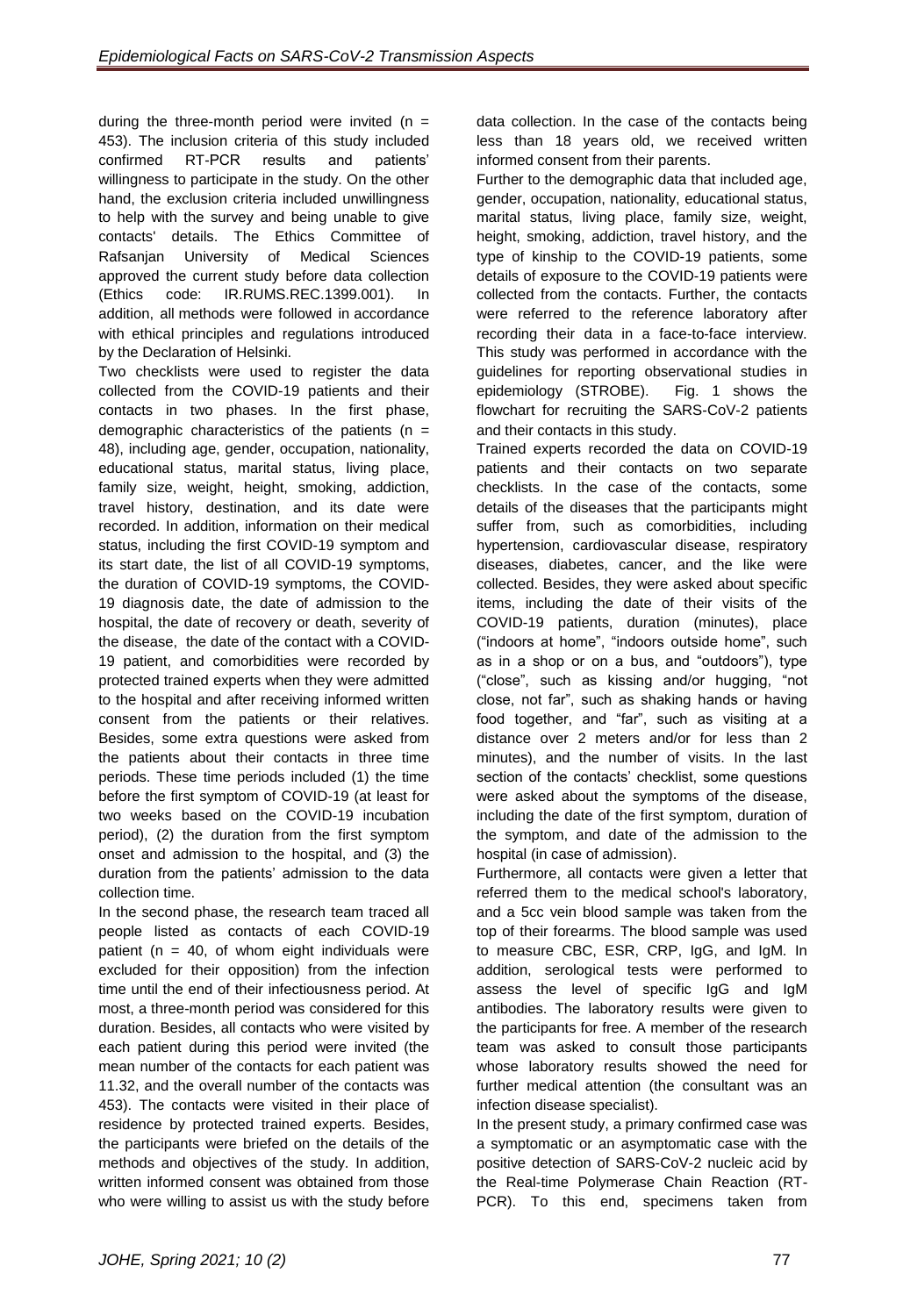respiratory excretions, or viral genes highly homologous to SARS-CoV-2 were used by the sequencing method. In the contact tracing phase, an individual with the serology test results of IgG and  $IgM \geq 1$ , with or without clinical symptoms, was defined as the secondary case. The serum levels of anti-SARS-CoV-2 IgM/IgG were detected using

commercial as well as Iran Food and Drug Administration-approved ELISA kits (Pishtaz-tab, Tehran, Iran). According to the manufacturer's guidelines, the sensitivity and specificity of the ELISA kits were 79.4 and 99.4% for IgM a well as 94.1 and 98.3% for IgG, respectively.



**Fig. 1.** The flowchart for recruiting the SARS-CoV-2 patients and their contacts in the present cohort

Standard methods, based on the type and scale of the measured variables, were followed using SPSS V21.0. Besides, charts, tables, and descriptive statistical indices, such as the mean and median, were used to present the data. Furthermore, parametric tests (a t-test, the oneway ANOVA, correlation, and regression) as well as non-parametric tests (Chi-square, Fisher's exact, Mann-Whitney U, and Kruskal Wallis tests) were used to compare different groups based on the distribution and deviation features of the data. In addition, the odds ratio (OR) and its 95% confidence interval (95% CI) were used to measure the risk of infection transmission based on different factors.

The R statistical software was used to estimate basic reproductive numbers  $(R_0)$  based on the details obtained from contact tracing data and to fit predictive models. To measure R<sub>0</sub>, we needed the number of the daily contacts (C) among the COVID-19 patients, the probability of infection transmission for each contact (visit) (P), and the infectiousness duration (D). The infectiousness duration consisted of the incubation period, the duration of symptom presentation, and the convalescent duration. We considered the maximum mean duration of 7 days for the incubation period of SARS-CoV-2 based on previous publications that reported a mean of 5.5 and a maximum of 14 days [11, 12]. In the present study, the mean duration of symptom presentation among the patients ( $n = 48$ ) was calculated (Mean  $= 6.4$ , Sd  $= 6.6$ , Min  $= 1$ , Max  $= 30$ ). However, our search did not lead to finding any measures reported for the convalescent duration of COVID-19 as of August 15, 2020; thus, we assumed at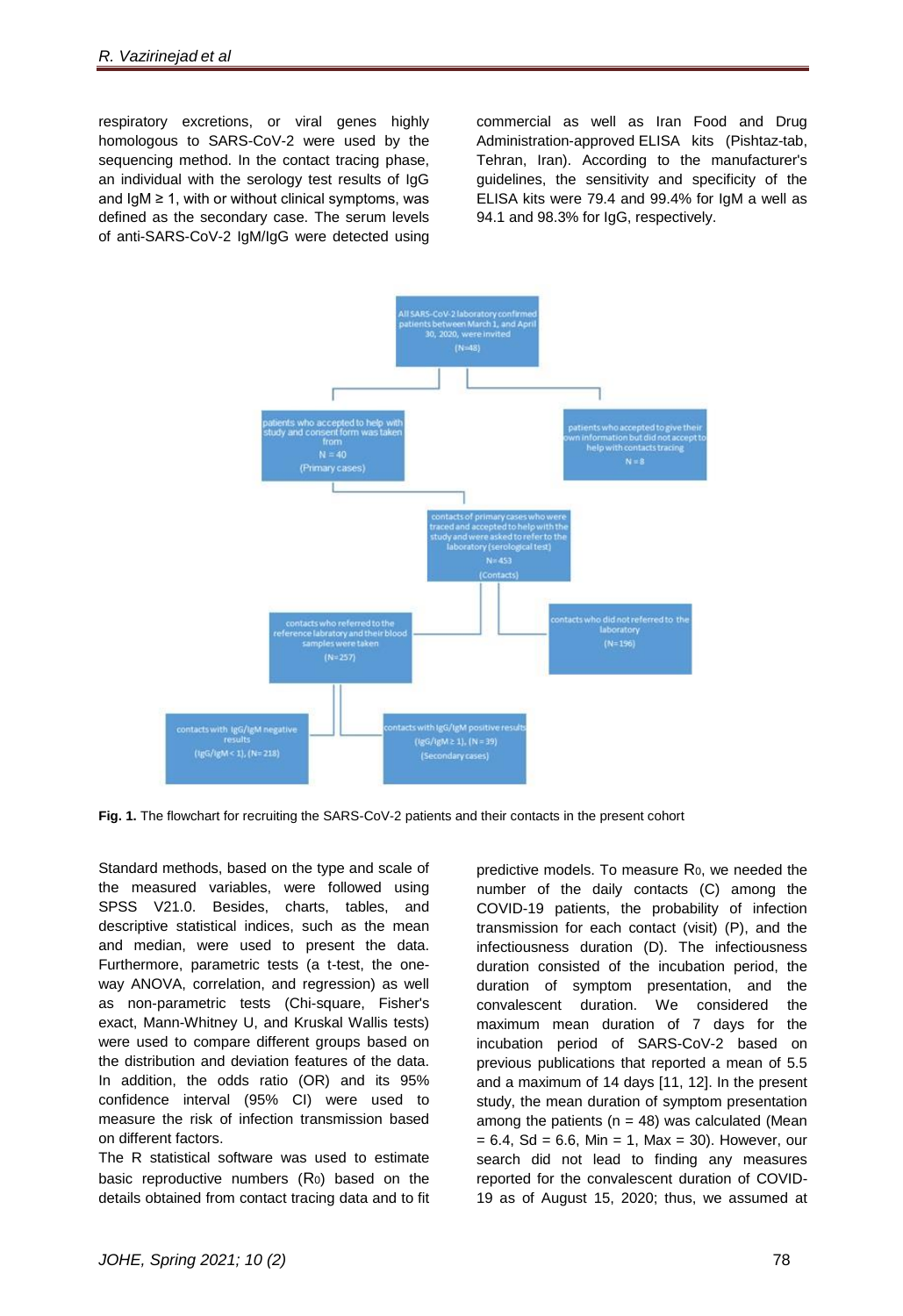most 7 days for this stage of the infection and considered an overall infectiousness duration of 21 days for the novel coronavirus. Long et al reported the median duration for viral shedding in asymptomatic COVID-19 patients to have been 19 days (Interquartile range (IQR), 15–26 d) [13]. Furthermore, Wu et al reported a median disease duration of 22 days (IQR, 18-26) for SARS-CoV-2 patients [14].

In the present study, the participants' contacts were divided based on their social relationship (living status) as household and non-household contacts. Accordingly, we calculated the transmission probability for every household contact (people living with the primary case in one house) and every non-household contact (people not living with the primary case in the same house).

Accordingly, our model calculated the basic reproductive number based on the aforementioned characteristics of the contacts, with a 95% confidence interval reported. Besides, the results included household and non-household secondary

attack rates (SARs) of the infection (SARS-CoV-2). Regarding the objectives of the study, some characteristics of the SARS-CoV-2 infection were calculated, which included the proportion of COVID-19 asymptomatic secondary cases, the infection's serial interval, and the local average number of the contacts or visits of each primary case.

## **Results**

Table 1 shows some characteristics of the participants in the two groups of SARS-CoV-2 patients (primary cases,  $n = 48$ ) and their contacts  $(n = 453)$  in the two household and non-household groups. Accordingly, a total of 48 laboratory confirmed SARS-CoV-2 infections were identified in the only university hospital of Rafsanjan (local population = 320,000), from March to April 2020, among whom 9 cases (18.8%) were asymptomatic. The mean ages of the patients and the contacts were  $53.0 \pm 18.2$  (median = 50.5, Min = 25, Max = 95) and 30.77  $\pm$  19.3 years (median = 31, Min = 1,  $Max = 91$ , respectively.

| Table 1. Some characteristics of the participants in the two groups of COVID-19 patients (primary cases) and their |  |  |  |  |
|--------------------------------------------------------------------------------------------------------------------|--|--|--|--|
| contacts in the two household and non-household groups                                                             |  |  |  |  |

| <b>Characteristics</b> |                    | <b>Primary cases</b> |      | Contacts* |                  |     |               |     |       |
|------------------------|--------------------|----------------------|------|-----------|------------------|-----|---------------|-----|-------|
|                        |                    |                      |      |           | <b>Household</b> |     | Non-household |     | Total |
|                        |                    | N                    | %    | N         | %                | N   | %             | N   | %     |
|                        | < 50               | 21                   | 43.8 | 159       | 82.4             | 196 | 83.8          | 355 | 83.1  |
| Age                    | $50 - 59$          | 9                    | 18.8 | 17        | 8.8              | 18  | 7.7           | 35  | 8.2   |
|                        | $\geq 60$          | 18                   | 37.5 | 17        | 8.8              | 20  | 8.5           | 37  | 8.7   |
| <b>Gender</b>          | <b>Male</b>        | 21                   | 43.8 | 107       | 51.9             | 121 | 49.0          | 228 | 50.3  |
|                        | Female             | 27                   | 56.3 | 99        | 48.1             | 126 | 51.0          | 225 | 49.7  |
|                        | No job             | 6                    | 12.5 | 62        | 32.1             | 76  | 32.9          | 138 | 32.5  |
| Job                    | <b>Housekeeper</b> | 17                   | 35.4 | 45        | 23.3             | 47  | 20.3          | 92  | 21.7  |
|                        | Working            | 25                   | 52.1 | 86        | 44.6             | 108 | 46.8          | 194 | 45.8  |
| <b>Educational</b>     | $\leq$ Primary     | 14                   | 29.2 | 44        | 25.7             | 49  | 22.8          | 93  | 24.1  |
| status                 | Intermediate       | 6                    | 12.5 | 24        | 14.0             | 32  | 14.9          | 56  | 14.5  |
|                        | $\geq$ High school | 28                   | 58.3 | 103       | 60.2             | 134 | 63.3          | 237 | 61.4  |
| <b>Infection</b>       | Asymptomatic       | 9                    | 18.8 | 156       | 75.7             | 197 | 79.8          | 353 | 77.9  |
|                        | Symptomatic        | 39                   | 81.3 | 50        | 24.3             | 50  | 20.2          | 100 | 22.1  |
| <b>Family size</b>     | < 4                | 15                   | 31.3 | 54        | 27.7             | 65  | 21.7          | 119 | 27.4  |
|                        | $\geq 4$           | 33                   | 68.7 | 141       | 72.3             | 175 | 78.3          | 316 | 72.6  |

All of the contacts of the 40 primary cases who visited the patients in the three-month period (from the date when the SARS-CoV-2 patients became infected to the end of their infectiousness period) were traced. The contact tracing task identified 453 contacts, which included the two groups of 206 household and 247 non-household contacts.

Among primary cases ( $n = 48$ ), the first and most common symptoms were coughs (10, 21%) as well as fever and chills (10, 21%). Besides, the first symptom of SARS-CoV-2 in a primary case was eye irritation (1, 2%). However, nine (18.8%) primary cases of SARS-CoV-2 were asymptomatic (Table 2).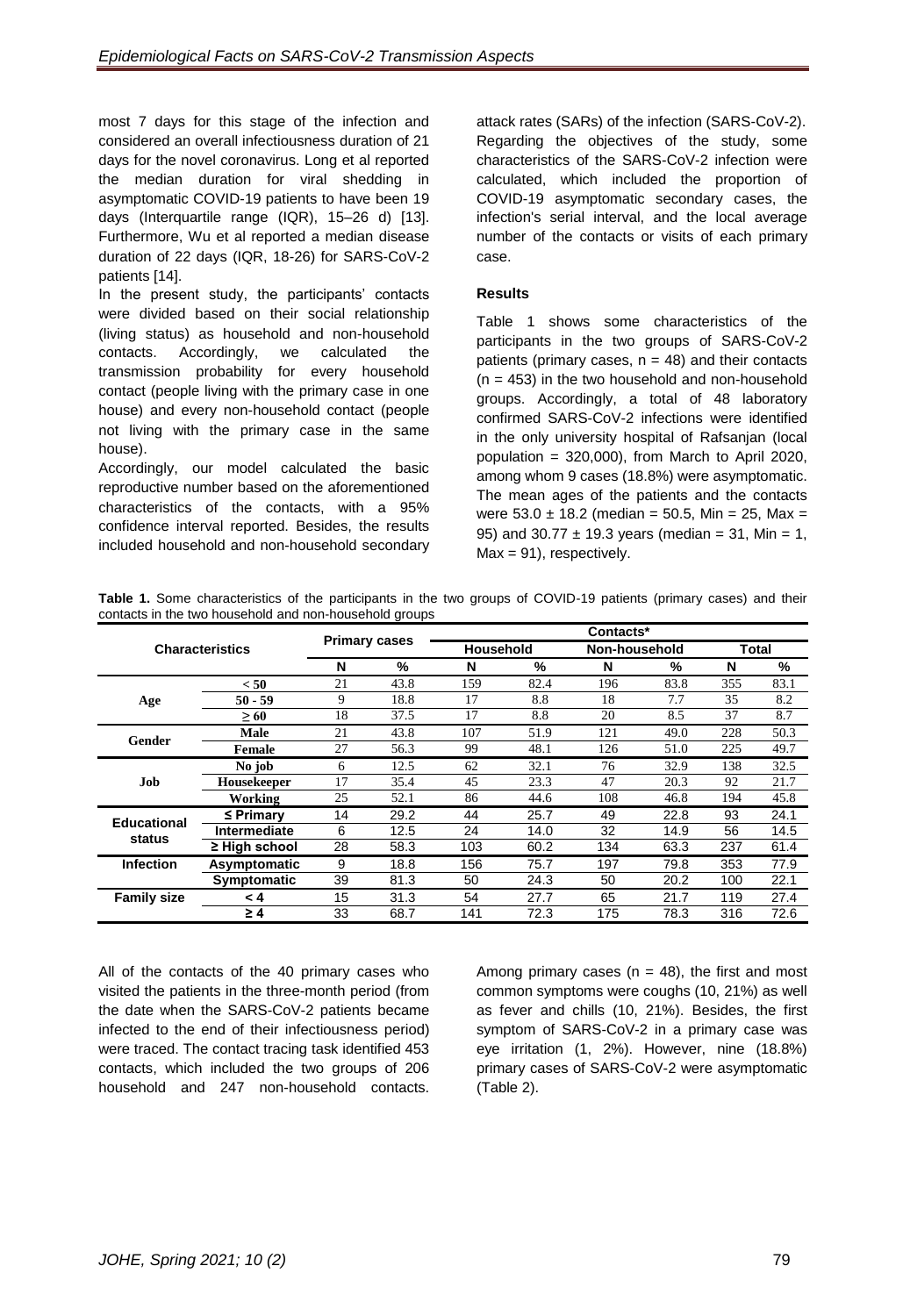| <b>First symptom</b> |    | %    | Mean Duration (days) $\pm$ SD | Min | Max |
|----------------------|----|------|-------------------------------|-----|-----|
| Fever, chills        | 10 | 20.8 | $4.9 \pm 3.3$                 |     | 12  |
| <b>Coughs</b>        |    | 20.8 | $8.2 \pm 8.6$                 |     | 28  |
| Body pain            |    | 12.5 | $5.2 \pm 3.9$                 |     | 12  |
| Fatigue, weakness    |    | 12.5 | $8.5 \pm 11.0$                |     | 30  |
| Sore throat          |    | 10.4 | $7.0 \pm 6.2$                 |     | 14  |
| Headache             |    | 2.1  | $4.0 \pm NA$                  |     |     |
| Eye irritation       |    | 2.1  | $1.0 \pm NA$                  |     |     |
| No symptom           |    | 18.8 |                               |     |     |
| Total                | 48 | 100  | $6.4 \pm 6.6$                 |     | 30  |

**Table 2.** Frequency distribution of COVID-19 patients (primary cases) based on the type and mean duration of the first SARS-CoV-2 infection symptom

**The number of primary cases visits;** Our results showed that some of the contacts were permanently living with a primary case. We considered only one permanent visit per day for such contacts. The visits were recorded based on the three stages of (1) the incubation period equaling 7 days, (2) the illness period being  $6.4 \approx 7$ days, and (3) the convalescent period equaling 7 days. Accordingly, the overall number of the visits during the incubation period was 1,348. Since the data on 63 contacts were not recorded in full, we divided the overall number of the visits by 34.5 instead of 40 primary cases (63/453  $*$  40  $\approx$  5.5, with 63 contacts belonging to 5.5 primary cases). The mean number of the visits was 39.1, which amounted to 5.6 (39.1/7 = 5.6  $\approx$  6) daily visits for each primary case during the incubation period. Similarly, the number of the daily visits in the illness and convalescent periods was estimated,

using the same method, which amounted to 5.6 ( $\approx$ 6) and 5.4 ( $\approx$  6) visits per day, respectively.

#### **SARS-CoV-2 household and non-household secondary attack rates (SARs);**

Table 3 shows the household and non-household SARs among the contacts with the 95% confidence interval. Out of 257 contacts with serological results, 39 showed IgG antibody titer ≥ 1, indicating an overall attack rate of 15.2% (95%CI; 10.9 - 19.7). Besides, our results demonstrated that the SAR increased with an increase in the contacts' age (Table 4). In addition, the household and non-household SARs of the SARS-CoV-2 infection were 20% (95%CI; 12.7 - 27.3) and 11.3% (95%CI; 6.1 - 16.5), respectively. The infection transmission risk in the household contacts was 1.41 (OR = 1.41, 95%CI; 0.96-2.1) times higher than that in the non-household contacts.

**Table 3.** Secondary attack rates among the contacts in the two household and non-household groups as well as the 95% confidence interval

| <b>Characteristics</b> |                     | Primary<br>cases |      | Number of all infected/exposed cases<br>(Secondary attack rate*, 95% CI) |             |               |               |         |              |  |
|------------------------|---------------------|------------------|------|--------------------------------------------------------------------------|-------------|---------------|---------------|---------|--------------|--|
|                        |                     |                  |      | <b>Household</b>                                                         |             | Non-household |               | Total** |              |  |
|                        |                     | N                | %    | n/N                                                                      | <b>CI</b>   | n/N           | CI            | n/N     | <b>CI</b>    |  |
|                        | < 50                | 18               | 45   | 13/82                                                                    | 15.9, 8-24  | 10/110        | $9.1, 4-14$   | 23/192  | 12, 7-17     |  |
|                        | $50 - 59$           | 7                | 17.5 | 3/11                                                                     | 27.3, 1-54  | 3/11          | 27.3, 1-54    | 6/22    | 27.3, 9-46   |  |
| Age                    | $\geq 60$           | 15               | 37.5 | 6/10                                                                     | 60.30-90    | 2/14          | 14.3, 4-33    | 8/24    | 33.3, 14-52  |  |
|                        | <b>Total</b>        | 40               | 100  | 29/103                                                                   | 21.3, 13-29 | 15/135        | 11.1, 9-16    | 37/238  | 15.5, 11-20  |  |
|                        | <b>Male</b>         | 19               | 47.5 | 11/62                                                                    | 17.7, 8-27  | 6/66          | $9.1, 2 - 16$ | 17/128  | 13.3, 7-19   |  |
| Gender                 | <b>Female</b>       | 21               | 52.5 | 12/53                                                                    | 22.6, 11-34 | 10/76         | 13.2, 6-21    | 22/129  | 17.1, 11-24  |  |
|                        | Total               | 40               | 100  | 23/115                                                                   | 20, 13-27   | 16/142        | $11.3, 8-14$  | 39/257  | 15.1, 11-19  |  |
|                        | No job              | 6                | 15   | 12/56                                                                    | 21.4, 11-32 | 8/62          | 12.9, 5-21    | 20/118  | 16.9, 1-24   |  |
| Job                    | Housekeeper         | 11               | 27.5 | 5/30                                                                     | 16.7, 3-30  | 4/34          | 11.8, 1-23    | 9/64    | 14.1, 6-23   |  |
|                        | Working             | 23               | 57.5 | 3/18                                                                     | 16.7, 1-34  | 4/36          | $11.1, 1-21$  | 7/54    | 13, 4-22     |  |
|                        | Total               | 40               | 100  | 20/104                                                                   | 19.2, 12-26 | 16/132        | 12.1, 9-15    | 36/236  | 15.2, 11-20  |  |
|                        | $\leq$ Primary      | 13               | 32.5 | 6/12                                                                     | 50, 22-78   | 2/20          | $10, 3-23$    | 8/32    | 25, 10-40    |  |
| <b>Educational</b>     | <b>Intermediate</b> | 4                | 10   | 10/52                                                                    | 19.2, 8-30  | 5/52          | $9.6, 2-18$   | 15/104  | 14.4, 8-21   |  |
| status                 | ≥ High school       | 23               | 57.5 | 3/18                                                                     | 18.8, 1-37  | 3/21          | 14.3, 1-29    | 6/36    | 16.2, 4-28   |  |
|                        | Total               | 40               | 100  | 19/82                                                                    | 23.2, 14-32 | 10/93         | $10.7, 5-17$  | 29/172  | 16.9, 11-22  |  |
|                        | <b>March</b>        | 14               | 35.0 | 10/38                                                                    | 26.3, 12-40 | 6/70          | 8.6, 2-15     | 16/108  | 14.8, 8-21   |  |
| <b>Months</b>          | April               | 26               | 65.0 | 13/69                                                                    | 18.8, 10-28 | 10/69         | 14.5, 6-23    | 23/138  | 16.7, 10-23  |  |
|                        | <b>Total</b>        | 40               | 100  | 23/107                                                                   | 21.5, 14-29 | 16/139        | 11.5, 6-17    | 39/246  | 15.8, 11-20  |  |
|                        | Asymptomatic        | 8                | 20   | 12/85                                                                    | 14.1, 7-54  | 6/106         | $5.7, 1-10$   | 18/191  | $9.4, 5-14$  |  |
| <b>Infection</b>       | Symptomatic         | 32               | 80   | 11/30                                                                    | 36.7, 19-54 | 10/36         | 27.8, 13-42   | 21/66   | 31.8, 21-43  |  |
|                        | Total               | 40               | 100  | 23/115                                                                   | 20, 13-27   | 16/142        | 11.2, 6-16    | 39/257  | 15.2, 11-20  |  |
|                        | < 4                 | 12               | 30   | 11/28                                                                    | 39.3, 21-57 | 5/35          | 14.3, 3-26    | 16/63   | 25.4, 15-36  |  |
| <b>Family size</b>     | $\geq 4$            | 28               | 70   | 10/76                                                                    | 13.2, 6-21  | 11/103        | $10.7, 5-17$  | 21/179  | $11.7, 7-16$ |  |
|                        | <b>Total</b>        | 40               | 100  | 21/104                                                                   | 20.2, 12-28 | 16/138        | 11.6, 6-17    | 37/242  | 15.2, 11-20  |  |

Data are shown in the form of n/N (%) or secondary attack rates (95% CI), and a household was defined on the basis of close relatives (people living with the patients in the same house).\*- Calculated as the number of secondary cases divided by the sum of secondary cases and non-cases \*\*- Data on some of the contacts were missing.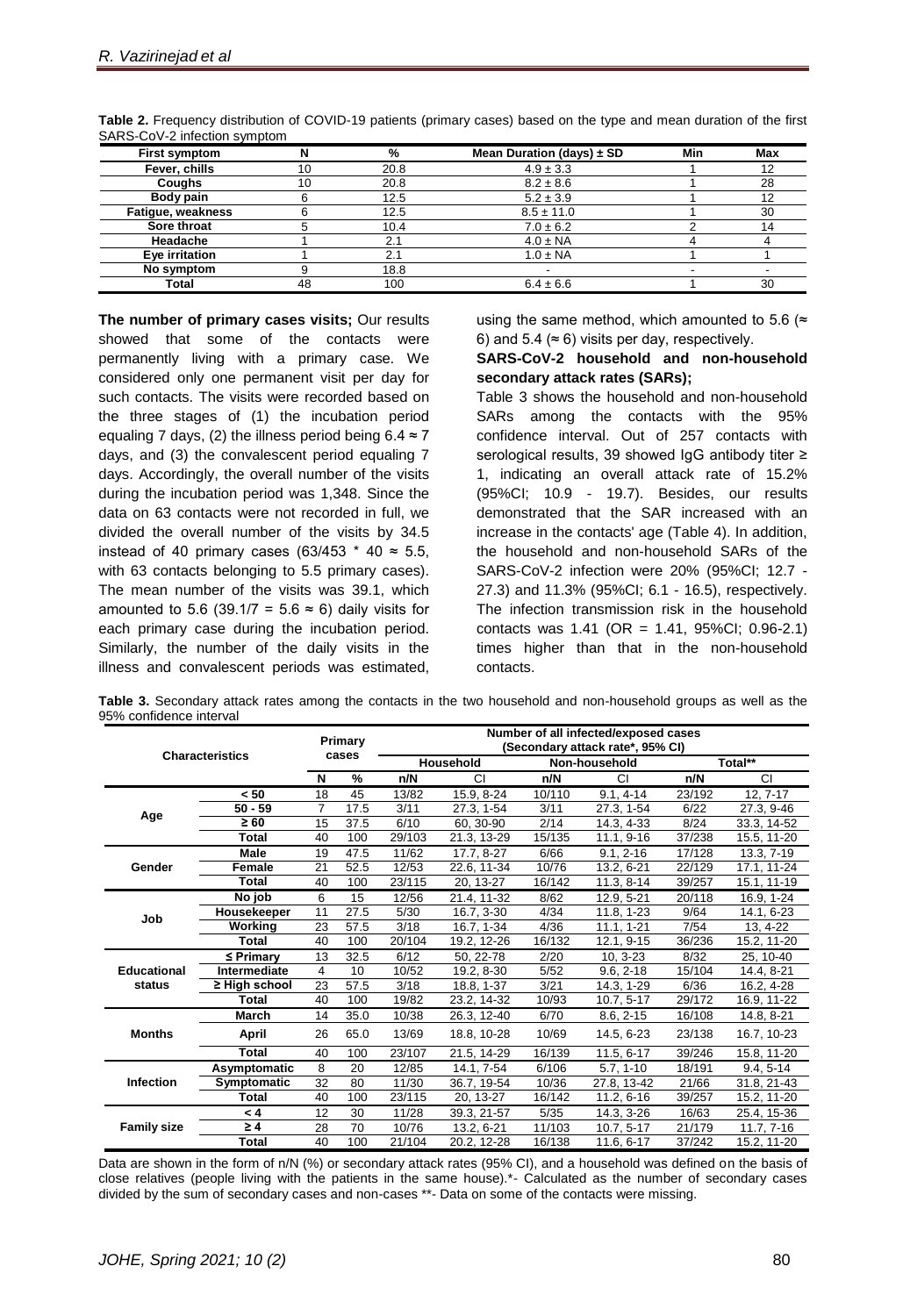|            |                  | <b>IgG</b> titer | <b>Total</b> |                  |     |     |  |
|------------|------------------|------------------|--------------|------------------|-----|-----|--|
| Age groups | Negative $(< 1)$ |                  |              | Positive $(2 1)$ |     |     |  |
|            | N                | $\frac{9}{6}$    |              | %                |     | %   |  |
| < 10       | 9                | 100              |              | 0.0              | 9   | 100 |  |
| $10 - 19$  | 32               | 88.9             |              | 11.1             | 36  | 100 |  |
| 20-39      | 93               | 86.9             | 14           | 13.1             | 107 | 100 |  |
| 40-59      | 51               | 82.3             |              | 17.7             | 62  | 100 |  |
| $\geq 60$  | 16               | 66.7             |              | 33.3             | 24  | 100 |  |
| Total      | 201              | 84.5             | 37           | 15.5             | 238 | 100 |  |

**Table 4.** Secondary attack rates among the contacts based on serological analysis results (IgG titer) and age

The chi-square test showed significant differences in IgG positive proportions between different age groups ( $\chi$ 2 = 8.2, df  $= 3, p < 0.05$ 

**The proportion of asymptomatic COVID 19 infections:** Among the traced contacts with serological results ( $n = 257$ ), 191 contacts showed no symptoms, among whom 18 secondary cases were infected, accounting for about 9.5% of the infected asymptomatic contacts. On the other hand, this group of secondary cases  $(n = 18)$ consisted of 46% of all infected secondary cases.

Out of 257 participants with serological analysis results, 25 were exposed to asymptomatic primary cases, of whom 7 (28%, 95%CI; 10 - 46) were IgG positive. Besides, among 232 participants exposed to symptomatic primary cases, there were 32 (13.8%, 95%CI; 9.4 - 18.2) IgG positive participants. In addition, the transmission risk of SARS-CoV-2 in the contacts exposed to asymptomatic patients was significantly higher than that in the contacts exposed to symptomatic primary cases (OR = 2.3, CI: 1.01 - 4.11).

**How long antibodies against SARS-CoV-2 infection may last?** Serological levels of IgG were measured in 257 contacts who gave the blood sample, and the dates of the contacts' exposure to primary cases were recorded. Accordingly, the mean duration between the last exposure and the date of the serological assessment of the contacts in the two IgG positive ( $n = 39$ ) and IgG negative ( $n = 1$  $= 218$ ) (40.5  $\pm$  15.9 and 36.9  $\pm$  15.2, respectively) groups was not significantly different. However, there was no significant correlation between the titer of IgG and the time passed from the exposure date among the contacts. This indicated that antibodies against the SARS-CoV-2 infection might remain proportionally for a long time.

**SARS-CoV-2 serial interval:** The time between the date of the first symptom in the primary cases (SARS-CoV-2 patients) and the date of the first symptom in the secondary cases was measured as well. Accordingly, the mean SARS-CoV-2 serial interval was  $6.4 \pm 4.6$  (95% CI; 5.21 - 7.6) days with a median of 5 days (Min = 1, Max = 17 days).

**Comorbidity effect on SARS-CoV-2 transmission:** According to the results, there was no higher risk of the SARS-CoV-2 infection in the

contacts who reported comorbidities than in those who did not. The proportions of the people with  $IqG \geq 1$  among the participants with and without comorbidities (13.7% and 15.5%, respectively) were not statistically different. However, among the traced contacts with serology results ( $n = 257$ ), 19 suffered from hypertension and probably had positive results of  $lgG$  (31.6%,  $n = 6$ ) compared to the participants who did not report this health issue (13.9%, 33 out of 238) (OR = 2.9, 95% CI; 1.02 - 8.7).

**Novel coronavirus transmission probability per each contact:** To measure the probability of infection transmission per each contact (Pt), the number of the visits of each primary case among the participants with serological analysis was recorded. The number of the visits was recorded based on the three stages of the SARS-CoV-2 patients' infectiousness, including (1) the incubation period (Ninc) =  $645$  (in 7 days), (2) the illness period (Nill) = 644 (in 6.4  $\approx$  7 days), and (3) the convalescent period (Ncon) =  $613$  (in 7 days). Besides, the number of the infected secondary cases (Nsec) was 39.

 $Pt = Nsec / Ninc + Nill + Ncon$  $Pt = 39/645+644+613 = 0.0205$ 

The overall probability of SARS-CoV-2 transmission per each contact or visit was about 0.0205. Besides, the probability of SARS-CoV-2 transmission per household and non-household contact was 0.0161 and 0.0337, respectively.

The basic reproductive number of SARS-CoV-2 infection (R0): Given the aforementioned indices computed in the present survey, it was possible to fit suitable models to predict SARS-CoV-2 infection spread in human populations. To this end, we used R statistical software to produce the models.

### $R_0 = P^*C^*D$

Where, P (=  $0.0205$ ), C (=  $6$ ), and D (=  $21$ ) stand for the probability of transmission per contact, the number of the contacts per unit time (day), and the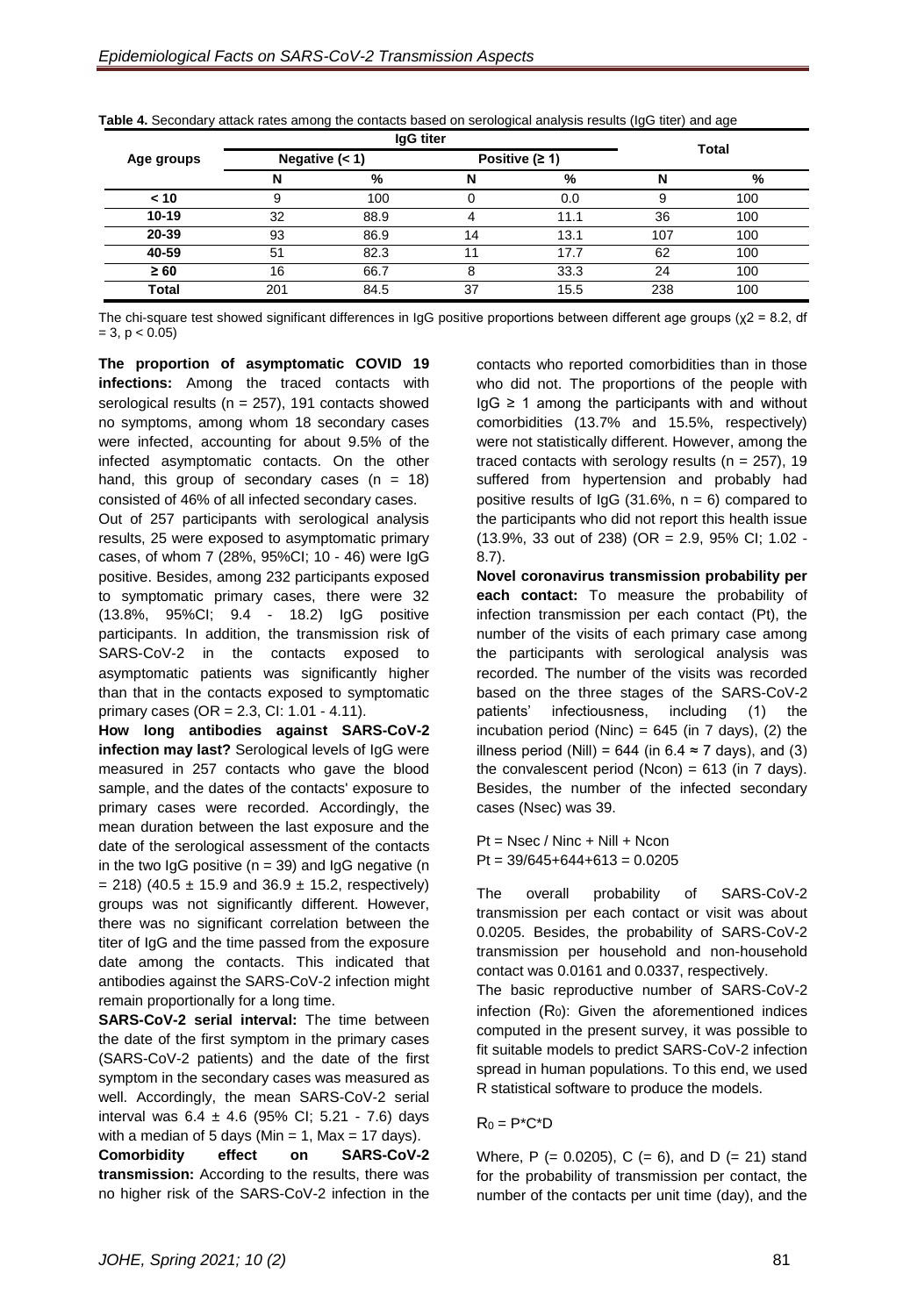duration of SARS-CoV-2 infectiousness, respectively. Based on our findings, the value of R<sup>0</sup> was 2.58.

As Fig. 2 shows, the regression model illustrates the extent of the value of  $R_0$ , depends on the number of daily household and non-household

contacts and visits among the contacts. This model predicts the size of the change in the  $Ro$  value when the number of daily contacts or visits to the infected cases decreases in the household and non-household contacts.



**Fig 2.** The regression model showing the correlation between R0 values and the number of daily contacts among the household (red line) and non-household (blue line) contacts

Besides, our data demonstrated the size of the reduction in the R<sub>0</sub> value based on the decrease in the duration of the symptoms (the illness period) among the infected cases (Fig. 3).



Fig. 3. The regression model showing the correlation between  $R_0$  values and the duration of symptoms (the illness period) among the infected cases (days) among the household (red line) and non-household (blue line) contacts

#### **Discussion**

The most common symptoms at the onset of the illness were similar to those reported by many other publications [15-17]. Interestingly, the first symptom of the infection in one of our patients was eye irritation, yet nine (18.8%) SARS-CoV-2 patients (out of 48) were asymptomatic.

The close follow-up of the primary cases and their contacts in this survey helped us calculate almost accurate values for both the number of the contacts as well as the number of the contacts or visits per primary case. The accuracy of these values was effective in predicting the infection spread in the community as well as the extent of the herd immunity (using the  $P > 1-1/ R_0$  formula) we needed to control the pandemic of the SARS-CoV-2 infection.

According to research, serological analysis is useful in estimating the proportion of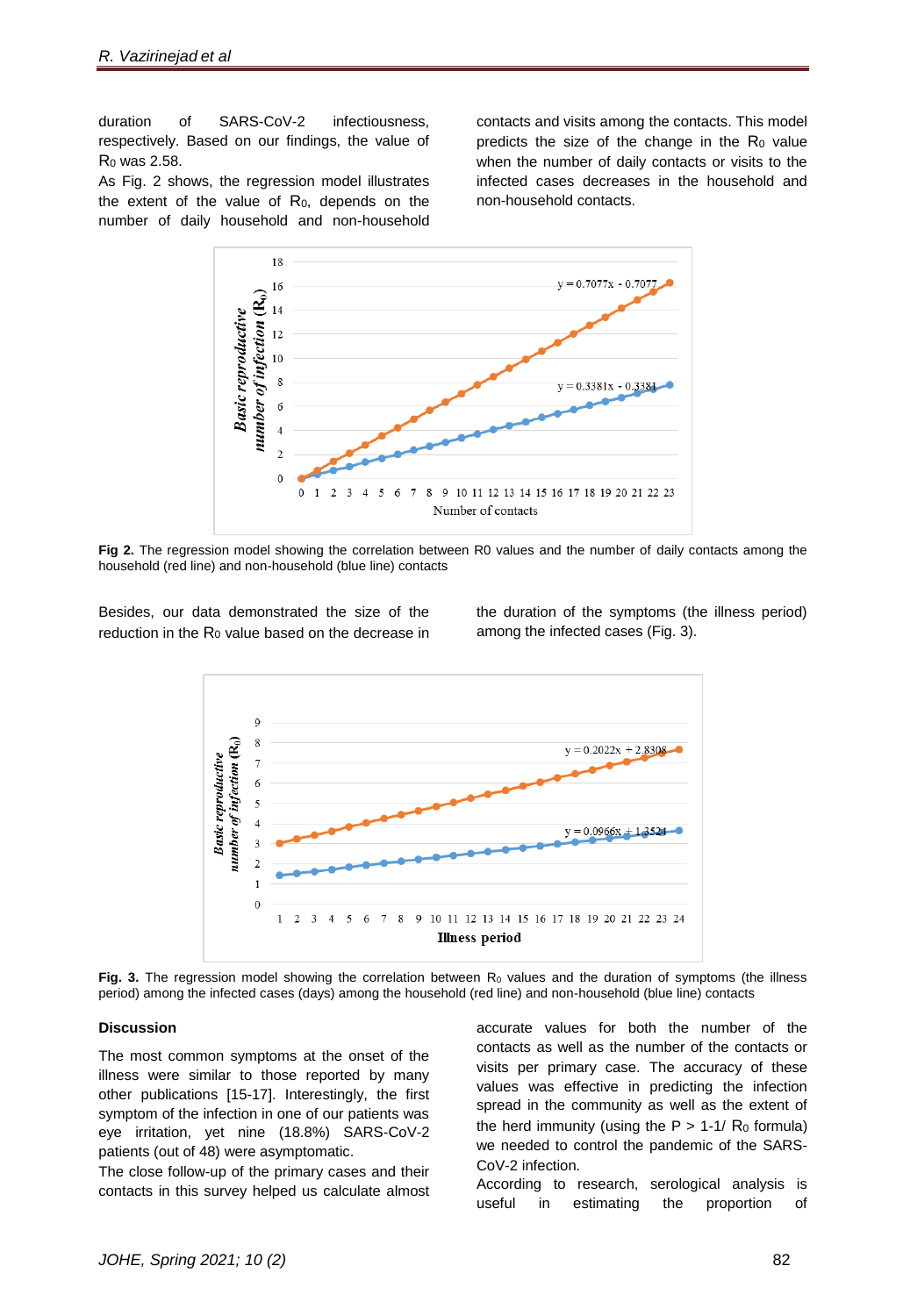asymptomatically infected individuals [7]. Besides, serology is a useful tool for describing the SAR and understanding dynamics of outbreaks, including risk factors. Secondary cases in the present study were detected based on the serum level of the specific IgG antibody of 1 or higher. Suhandynata reported the high positive prediction value of IgG and IgM serologic results in detecting real SARS-CoV-2 secondary cases [18].

The attack rate of the SARS-CoV-2 infection in the present study was 15.3%. Accordingly, the household and non-household secondary attack rates were 20 and 11.3%, respectively. This finding is close to the results reported by Jing et al [3]. Wanga et al reported a secondary transmission rate of 30% among household contacts of SARS-CoV-2 patients [19]. A systematic review by Shah et al presented a list of COVID-19 secondary attack rates in different regions of related surveys with a very wide range (a minimum of 6% in South Africa and a maximum of 49.56% in East Asia and the Pacific) [20]. Our results, being the first report of this type in the Middle East, was based on serological analysis, yet most of the attack rates reported by Shah et al were estimated based on different methods. Moscola et al reported that 13.7% (95% CI, 13.4% - 14.0%) of the US healthcare personnel were seropositive [21]. However, it could not be reliable to compare this finding with our results because the contacts in the present study were definitely in contact with the infected primary cases.

Our finding about the proportion of the contacts who might turn into asymptomatic secondary cases plays a vital role in fitting models for predicting the future spread of the SARS-CoV-2 infection in the community. Besides, our findings showed that about 10% (9.5%) of all contacts with no symptoms became infected and generated antibodies against the SARS-CoV-2 infection without any symptoms (18/191). In the present study, 46% of all secondary cases were asymptomatic. This finding shows that 46% of the infected secondary cases had no symptoms and could spread the novel coronavirus into the community without laboratory detection. This is a suitable explanation for the new pandemic waves in many countries. If we considered the attack rate at 15.3, in addition to this finding, it might be a proper explanation for the spread status of the novel coronavirus in the human communities. Asymptomatic cases spread the SARS-CoV-2 infection in communities without detection. Shah et al concluded that asymptomatic cases have a lower risk of spreading the infection than symptomatic ones [20], being inconsistent with our results. The present study showed that the secondary attack rate in the contacts exposed to

asymptomatic primary cases (28%) was significantly higher (OR=2.3, CI: 1.01 - 4.11) than that in the contacts exposed to symptomatic cases (13.8%). The report presented by Long et al supports our results [13]. Therefore, health policymakers should pay more attention to asymptomatic novel coronavirus infections in terms of controlling the pandemic. Furthermore, the titer of serum antibodies against SARS-CoV-2 was not significantly different between asymptomatic and symptomatic cases, in the present survey.

No data have been reported so far to specify the definite duration of immunity after recovery from the infection. In the present study, there was no significant correlation between the titer of IgG and the exposure time passed among the contacts. Thus, one could conclude that naturally acquired active immunity against the SARS-CoV-2 infection might protect recovered cases for a considerable duration. However, further investigations should be conducted on this issue.

In this study, the serial interval of SARS-CoV-2 was 6.4 (median = 5) days. Nishiura et al reported the mean and the median serial interval for SARS-CoV-2 at 4.7  $\pm$  2.9 and 4 days, respectively [22]. Similar to the results of Nishiura et al, the median serial interval in the present survey was shorter than the mean incubation period  $(7.32 \pm 6.7 \text{ days})$ , indicating that transmission often took place before the onset of the symptoms, i.e. during the incubation period.

Based on the results of this study, the contacts suffering from hypertension were at a significantly higher risk of the SARS-CoV-2 infection (OR = 2.9, 95% CI; 1.02 - 8.7). Although many studies have confirmed the higher risk of mortalities caused by the SARS-CoV-2 infection among patients with the comorbidities of hypertension, diabetes, cardiovascular disease, etc. [23-24], no survey has reported the increased risk of becoming infected with the novel coronavirus due to comorbidities. Accordingly, the present study suggests that more investigation should be conducted to clarify this issue.

The accuracy of the probability of SARS-CoV-2 infection transmission estimated in our survey plays a vital role in fitting the model for predicting the novel coronavirus spread in the community. In this study, we estimated the value of  $R_0$  for the SARS-CoV-2 infection at 2.58. Given this value, from 60 to 65% of the population should be immune (as the herd immunity) to control the pandemic ( $P > 1-1/ R_0$ ). Although characteristics of human communities have strong effects on  $R_0$  and varied values of  $R_0$  have been reported by different authors, our estimation is very close to the results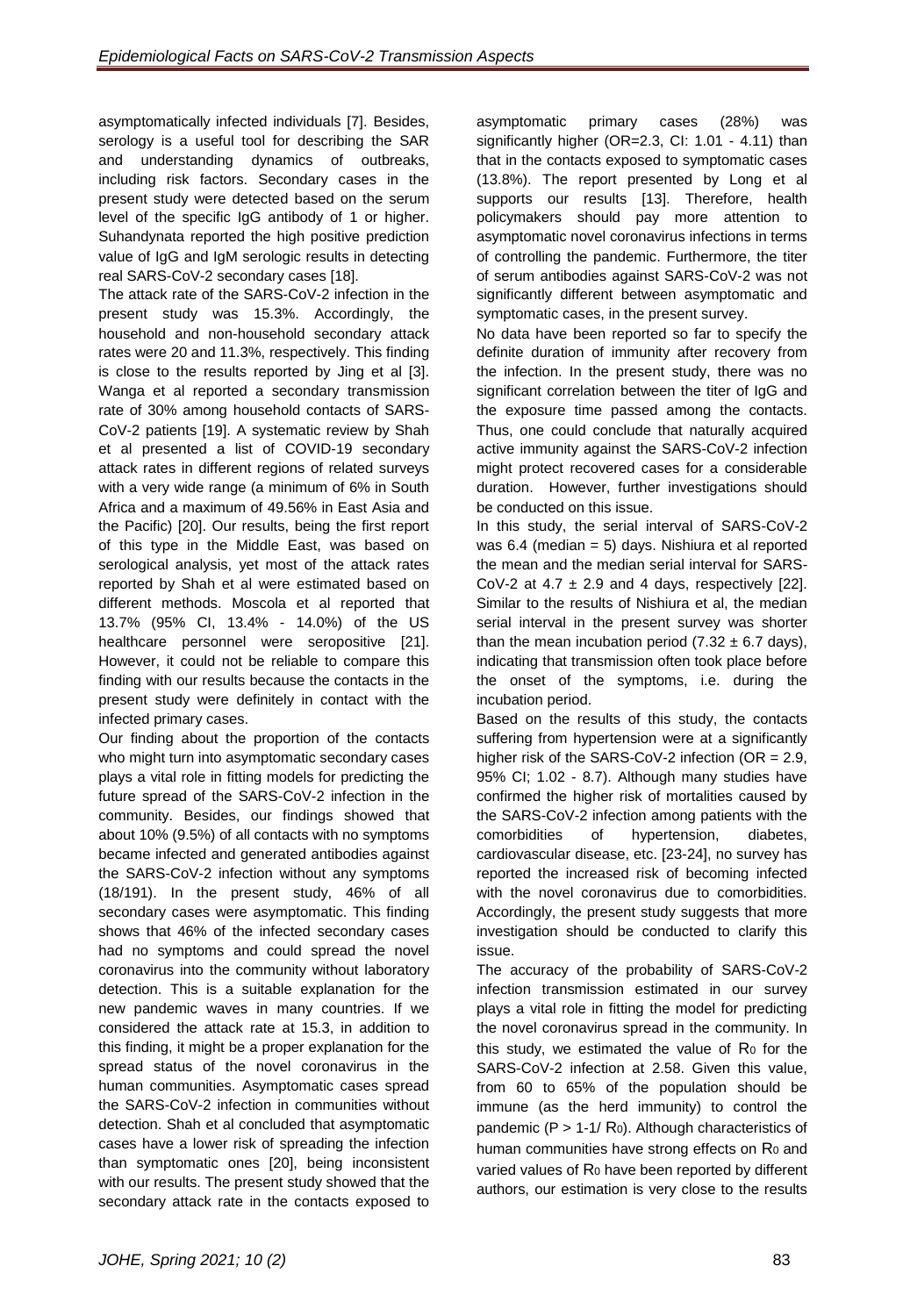of Wu et al who reported an estimation of 2.68 (95% CrI 2.47 - 2.86) for R<sup>0</sup> of the SARS-CoV-2 infection in China [25].

The direct association of the value of  $R_0$  with the two factors of the number of daily contacts and the duration of the illness helps health policymakers estimate the effectiveness of their measures for controlling the spread of the SARS-CoV-2 infection.

Although our findings clarified some specific characteristics of the SARS-CoV-2 infection, some limitations yet exist. Firstly, there is no idea about the probability of detecting secondary cases, which might be the serological result of false positive serology results, or missing cases with false negative serology results. This could lead to overestimation or underestimation of the indices; secondly, as long as there was no clear report on the duration of the convalescent period, we considered a mean of 7 days based on our experiences and consultations we received from others for this stage of the infection; thirdly, we assumed in the present study that our contacts were only in contact with the COVID-19 patients in their own cluster, whereas there might be other sources of the infection that they contacted.

# **Conclusion**

As a conclusion, the herd immunity between 60 and 65% is needed in human communities based on the value of  $R_0$  obtained in the present study. The findings of this study demonstrated the amount of the reduction that could be predicted in the infection  $R_0$  based on both clinical (a reduction in the illness period of SARS-CoV-2 patients) and public health (a reduction in the number of contacts or visits of SARS-CoV-2 patients) interventions.

# **Acknowledgement**

We would like to appreciate the Iranian Minister of Health and Medical Education, Rafsanjan University of Medical Sciences, and the Social Determinants of Health Research Center of the university for having supported this survey financially. Besides, we thank all participants in the two groups of the SARA-CoV-2 patients and their contacts who assisted us with this survey.

**Conflict of interest:** None declared.

# **References**

1. World Health Organization. Novel Coronavirus (2019-nCoV): Situation Report, 11. Geneva,

Switzerland: World Health Organization; 2020.

- 2. Worldometers. COVID-19 Coronavirus Pandemic. Reported Cases and Deaths by Country or Territory, Countries, Iran. 2021 Feb 19. Available from: [https://www.worldometers.info/coronavirus/coun](https://www.worldometers.info/coronavirus/country/iran/) [try/iran/](https://www.worldometers.info/coronavirus/country/iran/)
- 3. Poustchi H, Darvishian M, Mohammadi Z, Shayanrad A, Delavari A, Bahadorimonfared A, et al. SARS-CoV-2 antibody seroprevalence in the general population and high-risk occupational groups across 18 cities in Iran: a population-based cross-sectional study. Lancet Infect Dis 2021; 21(4):473-81.
- 4. Burki T. Outbreak of coronavirus disease 2019. [Lancet Infect Dis](https://www.ncbi.nlm.nih.gov/pmc/articles/PMC7128260/) 2020; 20(3):292-3.
- 5. Pollock AM, Lancaster J. Asymptomatic transmission of covid-19. BMJ 2020; 371:m4851. doi[:10.1136/bmj.m4851](http://dx.doi.org/10.1136/bmj.m485)
- 6. Jing QL, Liu MJ, Zhang ZB, Fang LQ, Yuan J, Zhang AR, et al. Household secondary attack rate of COVID-19 and associated determinants in Guangzhou, China: a retrospective cohort study. Lancet Infect Dis 2020; 20(10):1141-50.
- 7. Winter AK, Hegde ST. The important role of serology for COVID-19 control. Lancet Infect Dis 2020; 20(7):755-9.
- 8. Buitrago-Garcia D, Egli-Gany D, Counotte MJ, Hossmann S, Imeri H, Ipekci AM, et al. Occurrence and transmission potential of asymptomatic and presymptomatic SARS-CoV-2 infections: A living systematic review and meta-analysis. PLoS Med 2020; 17(9):e1003346.
- 9. Yong SEF, Anderson DE, Wei WE, Pang J, Chia WN, Tan CW, et al. Connecting clusters of COVID-19: an epidemiological and serological investigation. Lancet Infect Dis 2020; 20(7):809- 15.
- 10. Bi Q, Wu Y, Mei S, Ye C, Zou X, Zhang Z, et al. Epidemiology and transmission of COVID-19 in 391 cases and 1286 of their close contacts in Shenzhen, China: a retrospective cohort study. Lancet Infect Dis 2020; 20(8):911-9.
- 11. Lauer SA, Grantz KH, Bi Q, Jones FK, Zheng Q, Meredith HR, et al. The Incubation Period of Coronavirus Disease 2019 (COVID-19) From Publicly Reported Confirmed Cases: Estimation and Application. Ann Intern Med 2020; 172(9):577-82.
- 12. Bouadma L, Lescure FX, Lucet JC, Yazdanpanah Y, Timsit JF. Severe SARS-CoV-2 infections: practical considerations and management strategy for intensivists. Intensive Care Med 2020; 46(4):579-82.
- 13. Long QX, Tang XJ, Shi QL, [Li](javascript:;) Q, [Deng](javascript:;) HJ, [Yuan](javascript:;) J, et al. Clinical and immunological assessment of asymptomatic SARS-CoV-2 infections. Nat Med 2020; 26(8):1200-4.
- 14. Wu F, Liu M, Wang A, Lu L, Wang Q, Gu C, et al. Evaluating the Association of Clinical Characteristics With Neutralizing Antibody Levels in Patients Who Have Recovered From